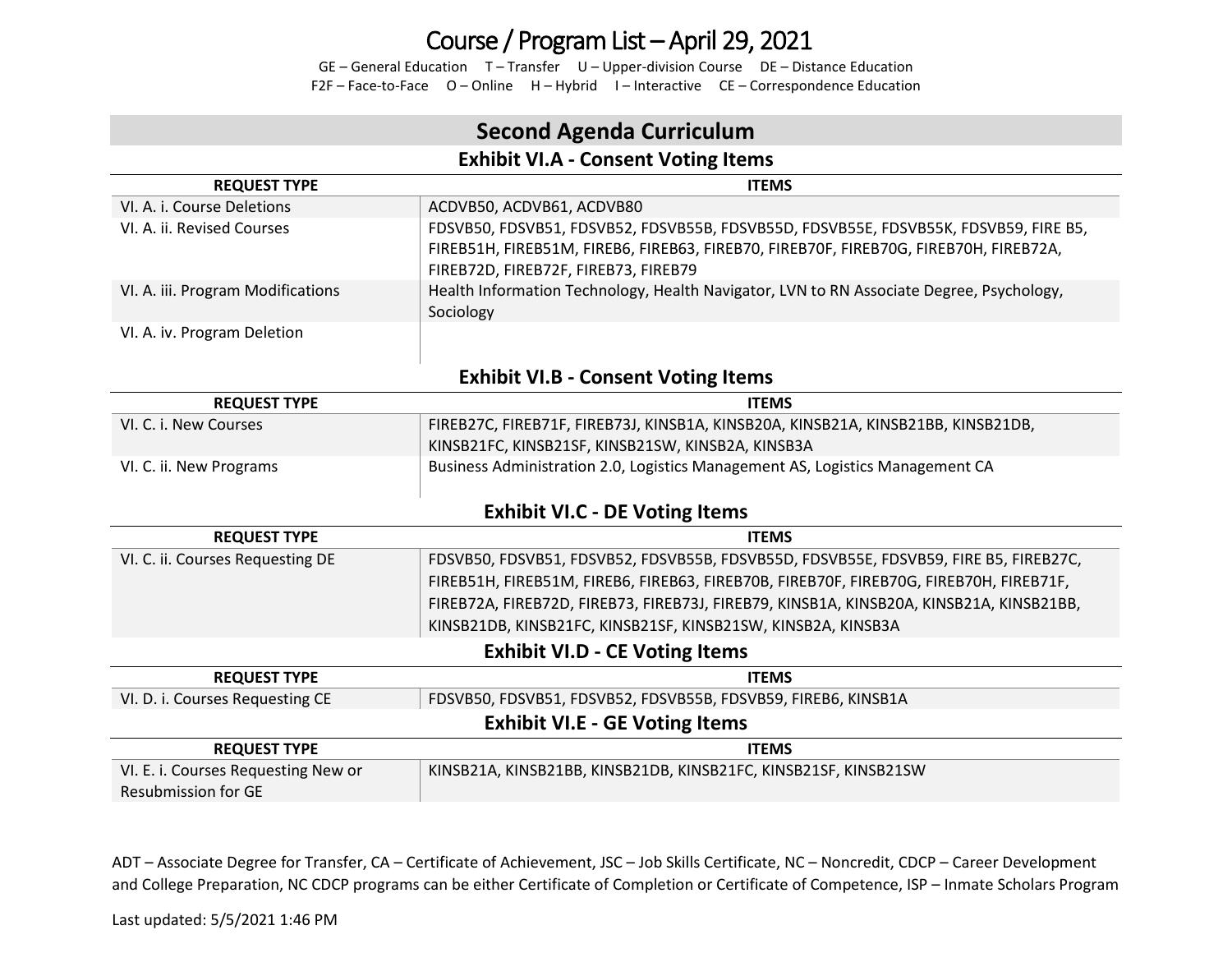GE – General Education T – Transfer U – Upper-division Course DE – Distance Education F2F – Face-to-Face O – Online H – Hybrid I – Interactive CE – Correspondence Education

#### **Second Agenda Courses**

| <b>Review</b> | Course   | <b>Course Title</b>                                                   | Unit $(s)$     | <b>Current</b>            | <b>Attributes</b>   | <b>Request Type</b>    |
|---------------|----------|-----------------------------------------------------------------------|----------------|---------------------------|---------------------|------------------------|
| Team(s)       |          |                                                                       |                | <b>Attributes</b>         | Requested           |                        |
|               | ACDVB50  | <b>Advanced Reading and Critical Thinking</b>                         | 3              |                           | F <sub>2F</sub>     | Course Deletion        |
|               | ACDVB61  | <b>Accelerated Reading</b>                                            | 4              |                           | F <sub>2F</sub>     | <b>Course Deletion</b> |
|               | ACDVB80  | <b>Composition and Reading</b>                                        | $\overline{a}$ |                           | F <sub>2F</sub>     | <b>Course Deletion</b> |
| A, DE         | FDSVB50  | Introduction to the Foodservice Industry                              | $\overline{2}$ | F2F, H, O                 | F2F; DE: H, O, I, C | <b>Course Revision</b> |
| B, DE         | FDSVB51  | <b>Food and Nutrition Orientation</b>                                 | 0.5            | F <sub>2</sub> F, H, O, C | F2F; DE: H, O, I, C | <b>Course Revision</b> |
| H, DE         | FDSVB52  | <b>Foodservice Sanitation and Safety</b>                              | $\overline{2}$ | F2F, H, O, I, C           | F2F; DE: H, O, I, C | <b>Course Revision</b> |
| C, DE         | FDSVB55B | Food Service Production Theory II                                     | 2.5            | F2F, O, C                 | F2F; DE: H, O, I, C | <b>Course Revision</b> |
|               | FDSVB55D | Food Service Production Laboratory II                                 | $\overline{2}$ | F <sub>2F</sub> , H       | F2F; DE: H          | <b>Course Revision</b> |
| F, DE         | FDSVB55E | <b>Advanced Food Service Practicum</b>                                | 3              | F <sub>2F</sub> , H       | F2F; DE: H          | <b>Course Revision</b> |
| B, DE         | FDSVB55K | <b>Advanced Baking</b>                                                | 3              | F <sub>2F</sub>           | F <sub>2F</sub>     | <b>Course Revision</b> |
| H, DE         | FDSVB59  | <b>Food Service Production Management</b>                             | 3              | F2F, O, I, C              | F2F; DE: H, O, I, C | <b>Course Revision</b> |
| D, DE         | FIRE B5  | <b>Fire Prevention</b>                                                | 3              | F2F, T, H, O, C           | F2F; DE: H, O, I    | <b>Course Revision</b> |
| A, DE         | FIREB27C | Advanced ICS Command and General Staff<br>- Complex Incidents         | $\overline{2}$ |                           | F2F, T; DE: H, O, I | New Course             |
| F, DE         | FIREB51H | <b>Training Instructor 1B</b>                                         | 1.5            | F <sub>2F</sub>           | F2F; DE: H, I       | <b>Course Revision</b> |
| B, DE         | FIREB51M | Fire Apparatus Driver/Operator 1-B                                    | 1.5            | F <sub>2F</sub>           | F2F; DE: H, I       | <b>Course Revision</b> |
| D, DE         | FIREB6   | Fire Protection Equipment and Systems                                 | 3              | F2F, T, H, O, C           | F2F; DE: H, O, I, C | <b>Course Revision</b> |
| C, DE         | FIREB63  | Fire Fighter II Academy                                               | $\overline{3}$ | F <sub>2F</sub>           | F2F; DE: H, I       | <b>Course Revision</b> |
| E, DE         | FIREB70B | First Responder Operational-<br>Decontamination                       | 0.5            | F <sub>2F</sub> , H, O, I | F2F; DE: H          | <b>Course Revision</b> |
| G, DE         | FIREB70F | Hazardous Materials Tech/Spec 1C:<br><b>Incident Considerations</b>   | 2.5            | F <sub>2F</sub>           | F2F; DE: H, I       | <b>Course Revision</b> |
| C, DE         | FIREB70G | Hazardous Materials Tech/Spec 1D:<br><b>Tactical Field Operations</b> | 2.5            | F <sub>2F</sub>           | F2F; DE: H, I       | <b>Course Revision</b> |
| D, DE         | FIREB70H | Hazardous Materials Tech/Spec 1E:<br><b>Mitigation Techniques</b>     | $\overline{2}$ | F <sub>2F</sub>           | F2F; DE: H          | <b>Course Revision</b> |
| D, DE         | FIREB71F | Wildland Seasonal Firefighter Skills                                  | 8.5            |                           | F2F; DE: H          | New Course             |
| F, DE         | FIREB72A | Rescue Systems 1                                                      | 2.5            | F <sub>2F</sub>           | F2F; DE: H          | <b>Course Revision</b> |
| G, DE         | FIREB72D | <b>Swift Water Rescue</b>                                             | 1.5            | F <sub>2F</sub>           | F2F; DE: H          | <b>Course Revision</b> |
| E             | FIREB72F | <b>Auto Extrication</b>                                               | 1.5            | F <sub>2F</sub>           | F <sub>2F</sub>     | <b>Course Revision</b> |

ADT – Associate Degree for Transfer, CA – Certificate of Achievement, JSC – Job Skills Certificate, NC – Noncredit, CDCP – Career Development and College Preparation, NC CDCP programs can be either Certificate of Completion or Certificate of Competence, ISP – Inmate Scholars Program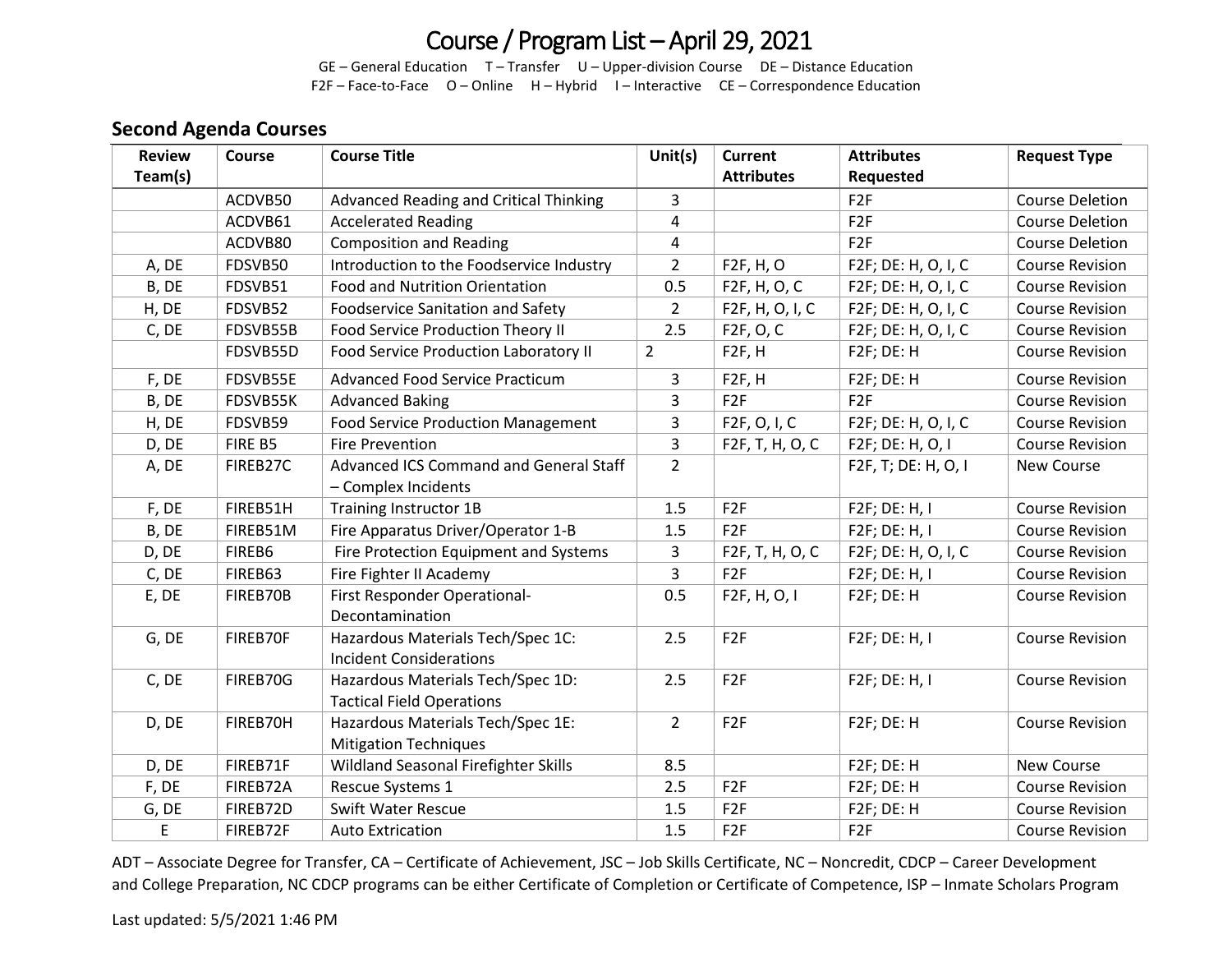GE – General Education T – Transfer U – Upper-division Course DE – Distance Education F2F – Face-to-Face O – Online H – Hybrid I – Interactive CE – Correspondence Education

| H, DE     | FIREB73   | Intermediate Wildland Fire Behavior S-290 | $\overline{2}$ | F2F, H, O, I           | F2F, DE: H, O, I       | <b>Course Revision</b> |
|-----------|-----------|-------------------------------------------|----------------|------------------------|------------------------|------------------------|
| B, DE     | FIREB73J  | S-271 Helicopter Crewmember               | 2.5            |                        | F2F; DE: H             | <b>New Course</b>      |
| A, DE     | FIREB79   | Regional Instructor Orientation           | 0.5            | F <sub>2F</sub>        | F2F; DE: H, I          | <b>Course Revision</b> |
| F, DE     | KINSB1A   | Introduction to Kinesiology               | 3              | F2F, T, H, O, I        | F2F, T; DE: H, O, I, C | <b>New Course</b>      |
|           |           |                                           |                |                        |                        | (name change)          |
| G, DE, GE | KINSB20A  | <b>Adaptive Physical Education</b>        | $\mathbf{1}$   | F2F, T                 | F2F, T; DE: H, O, I    | New Course             |
|           |           |                                           |                |                        |                        | (name change)          |
| H, DE, GE | KINSB21A  | <b>Beginning Archery</b>                  | $\mathbf{1}$   | F2F, T, H              | F2F, T, G; DE: H       | <b>New Course</b>      |
|           |           |                                           |                |                        |                        | (name change)          |
| A, DE, GE | KINSB21BB | <b>Beginning Basketball</b>               | $\mathbf{1}$   | F2F, T, H              | F2F, T, G; DE: H, I    | <b>New Course</b>      |
|           |           |                                           |                |                        |                        | (name change)          |
| B, DE, GE | KINSB21DB | Beginning Dance - Ballet                  | $\mathbf{1}$   | F2F, T, G              | F2F, T, G; DE: H, O, I | New Course             |
|           |           |                                           |                |                        |                        | (name change)          |
| C, DE, GE | KINSB21FC | <b>Beginning Fitness Center</b>           | $\mathbf{1}$   | F2F, T, G, H           | F2F, T, G; DE: H, O, I | New Course             |
|           |           |                                           |                |                        |                        | (name change)          |
| A, DE, GE | KINSB21SF | Beginning Indoor Soccer/ Futsal           | $\mathbf{1}$   |                        | F2F, T, G; DE: H, O, I | New Course             |
|           |           |                                           |                |                        |                        | (name change)          |
| D, DE, GE | KINSB21SW | <b>Beginning Swimming</b>                 | $\mathbf{1}$   | F2F, T, G, H           | F2F, T, G; DE: H, O, I | <b>New Course</b>      |
|           |           |                                           |                |                        |                        | (name change)          |
| B, DE     | KINSB2A   | First Aid and                             | 3              | F2F, T, H, O, I        | F2F, T; DE: H, O, I, C | New Course             |
|           |           | Cardiopulmonary Resuscitation             |                |                        |                        | (name change)          |
| C, DE     | KINSB3A   | Prevention and Care of Athletic Injuries  | 3              | F <sub>2F</sub> , T, H | F2F, T; DE: H          | <b>New Course</b>      |
|           |           |                                           |                |                        |                        | (name change)          |

ADT – Associate Degree for Transfer, CA – Certificate of Achievement, JSC – Job Skills Certificate, NC – Noncredit, CDCP – Career Development and College Preparation, NC CDCP programs can be either Certificate of Completion or Certificate of Competence, ISP – Inmate Scholars Program